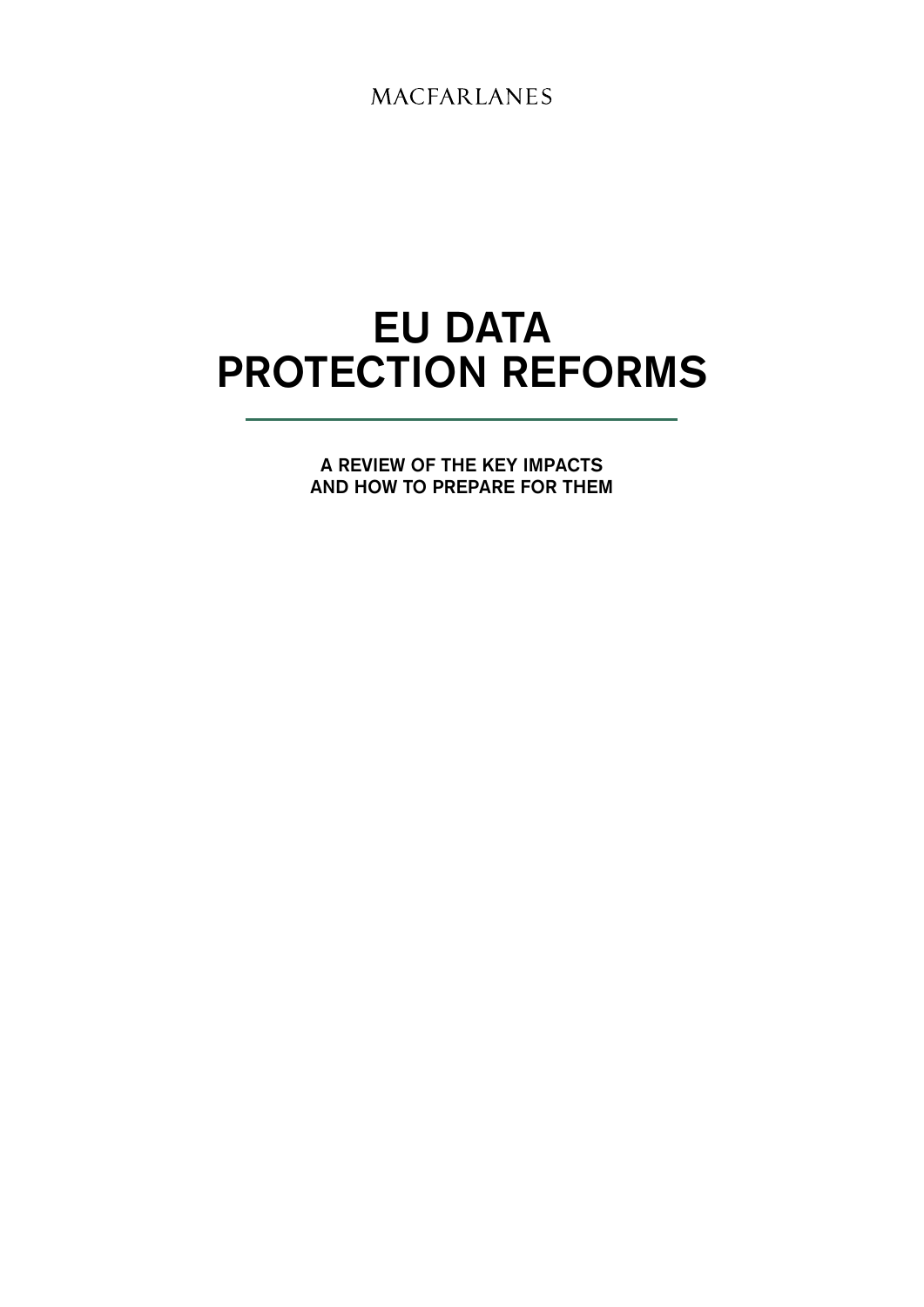## MACFARLANES **OVERVIEW**

Facebook builds up valuable data based on its users' clicks, likes and comments; brands then pay Facebook to target users based on their age, location and interests. Just one example of the possession, use and sharing of personal data becoming the common currency of modern commerce. However, sophisticated cyber attacks and instances of large scale data loss have increasingly made headlines and badly damaged reputations (e.g. Sony Playstation, Talk Talk and Ashley Madison).

It is therefore essential that businesses understand and engage with the stricter new data protection regime they are going to be subject to, so as to avoid the potentially severe financial and reputational damage which can result from getting it wrong.

In 1995, the EU introduced the Data Protection Directive (the Directive) to regulate how EU residents' "personal data" could be collected, used and moved within the EU<sup>1</sup>. The Directive was not directly effective in each member state but instead allowed differing interpretations and levels of protection between the member states.

The Directive will shortly be replaced by the new General Data Protection Regulation (the GDPR) which will: (i) reflect developments in technology; (ii) lead to consistency of data protection regimes across Europe; (iii) apply to more businesses than the previous Directive; (iv) place more complicated and onerous obligations on each of these businesses; and (v) increase the fines for non-compliance to up to four per cent of an organisation's global turnover.

The new GDPR is likely to make data protection a key governance issue alongside the likes of bribery, health and safety and FCA regulation/compliance. It will nominally "come into force" on 24 May 2016 and businesses are required to be compliant by 25 May 2018 (i.e. there is a grace period for businesses to make the necessary changes to their organisations). In order to ensure compliance with the GDPR, businesses should conduct a detailed audit to determine what type of personal data they hold, where this data is held and what they use it for.

To prepare for the GDPR, businesses must act now to: (i) familiarise themselves with the new regime; (ii) raise awareness within their organisation; (iii) allocate adequate budgets and staff; (iv) begin documenting the types of personal data their organisation holds; and (v) put in place the requisite procedures and safeguards.

This booklet summarises:

- the core framework of the current Directive;
- the key changes to be implemented by the GDPR;
- the implications for businesses of those changes; and
- $\bullet$  the action businesses should now be taking to prepare for the GDPR's introduction.

<sup>&</sup>lt;sup>1</sup> The Directive also applies to the European Economic Area countries - Iceland, Liechtenstein and Norway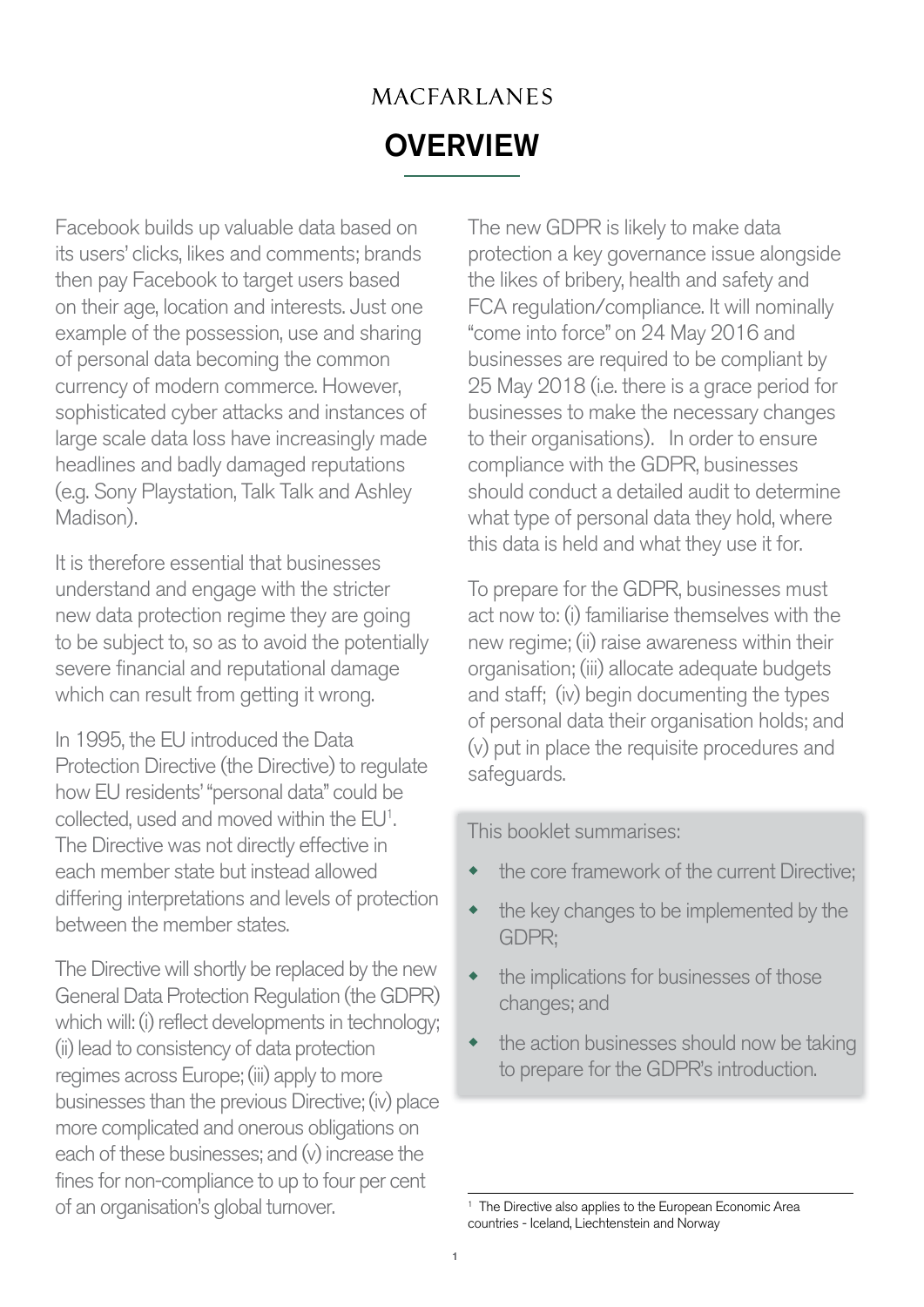## THE FRAMEWORK OF THE EXISTING DIRECTIVE

The Directive regulates the manner in which people and entities (data controllers) can collect "personal data" relating to individuals (data subjects) and how they may use and distribute such information whilst it is under their control (known as processing). The Directive applies to data controllers who are established within the FU (including branch offices) or who process personal data within the EU (e.g. via computer servers located within the EU). It therefore captures almost every business operating in the EU in one way or another. Common examples of potential data subjects include a business' existing or potential clients and its employees, contractors and suppliers.

#### **DEFINITIONS**

- **Data controller** "a natural or legal person, public authority, agency or any other body which […] determines the purposes and means of the processing of personal data" i.e. the entity which controls the data and decides what data is collected, how it is stored and how it is used. This is in contrast to a third party (such as an IT service provider) which processes personal data on the instructions of another (known as a "data processor").
- **Personal data** "any information relating to an identified or identifiable natural person" e.g. a person's name, contact details, education history, medical records, employment details, financial details and purchasing history. Personal data can be in either electronic or manual/paper format and need not be information which is confidential to the individual. Data relating to companies or legal entities is not caught by this definition.
- **Processing** "any operation or set of operations which is performed upon personal data" i.e. includes collection, storage, alteration, use, disclosure or destruction of personal data (almost any action will be treated as processing).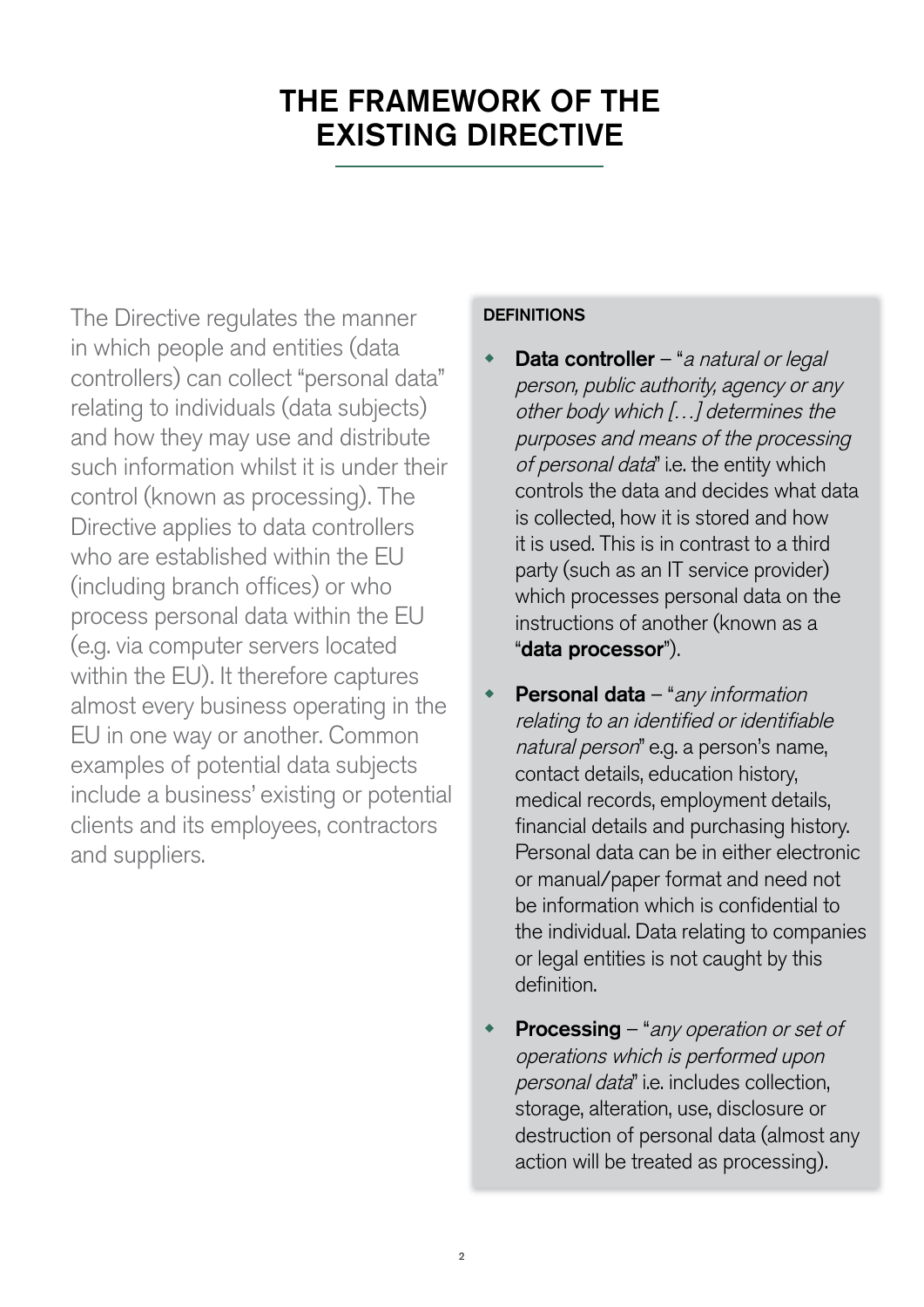#### DATA CONTROLLERS' OBLIGATIONS

- To inform national authorities (before processing) what information the controller intends to collect, about whom and why, how this will be kept secure and where (or to whom) this information might be transferred/disclosed.
- To comply with certain principles such as: only processing personal data fairly and lawfully; collecting and using data only for specified and legitimate purposes; ensuring that all data held is accurate and up to date; and keeping data in a form which doesn't allow identification of data subjects for longer than is necessary.
- To only process personal data if, for example: the data subject has consented; it is necessary for compliance with a legal obligation (e.g. a court order); or it is necessary for the data controller's legitimate interests.
- To implement technical and organisational measures to prevent: accidental loss, disclosure or destruction of personal data; unlawful processing; and unauthorised access to personal data.
- To ensure that their data processors (e.g. website hosts) also implement appropriate security measures and that the contracts in place between the data controller and data processor provide for this.

Not to transfer personal data outside the EU unless the recipient country ensures an "adequate level of protection" for the data.

#### RIGHTS OF DATA SUBJECTS

- To be provided on request with a copy of any personal data that a data controller holds about them.
- To object to processing of their personal data in certain circumstances (e.g. for direct marketing).
- Not to have decisions made about them based solely on the automated processing of personal data (e.g. decisions about creditworthiness, work performance etc.).
- To obtain compensation from data controllers for losses suffered as a result of unlawful processing of personal data.
- To have enhanced security/protection for their "sensitive personal data" which includes, for example, information regarding racial or ethnic origin, political opinions, religious and philosophical beliefs, trade union membership, health or sex life.
- To object to processing of their personal data which is inaccurate or incomplete (and to request erasure or rectification of this data).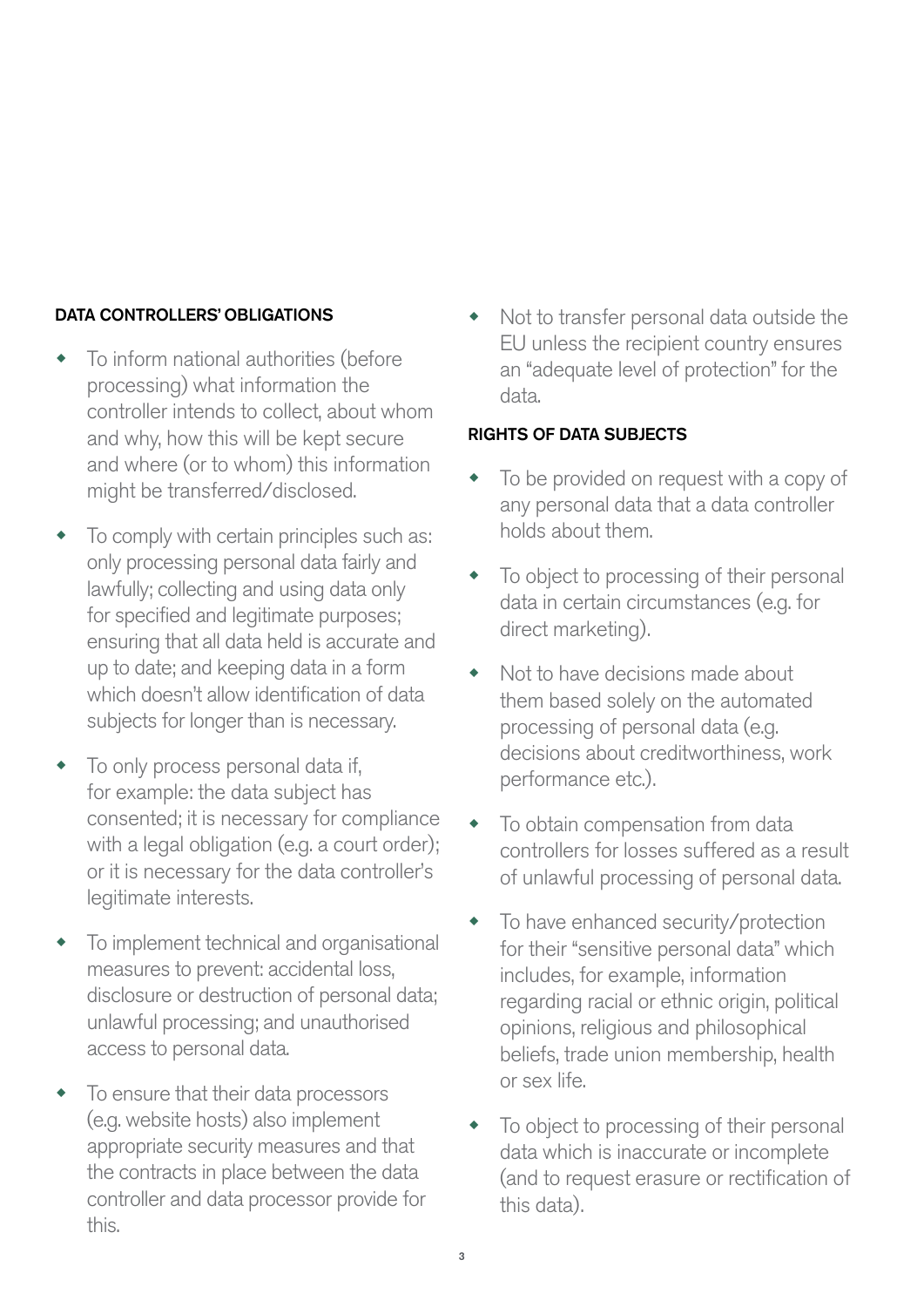## THE GDPR: THE KEY CHANGES

## Application

The GDPR will be directly applicable and enforceable in the EU and EEA countries (whereas the Directive was not directly enforceable, leading to differences in implementation and interpretation). This will standardise data protection law across Europe and may make it easier for multinational companies to manage the personal data they hold. Data controllers will be regulated by a lead enforcement authority in the member state where they are most established.

**Action** – Although businesses do not need to be compliant with the GDPR until May 2018, the steps necessary to ensure compliance could take years to implement and the costs of compliance could be significant. Businesses should now: (i) appoint someone to supervise compliance and oversee the transition; (ii) identify their lead data protection authority (this normally being the authority in the country in which the controller or processor has its main establishment) and, if appropriate, open a dialogue with that authority; and (iii) ensure sufficient budget and other resources are allocated to introduce the new systems and processes.

## Enhanced collection requirements

Data controllers will need to provide additional information to data subjects at the point of collection in a "concise, transparent, intelligible and easily accessible form, using clear and plain language", for example information regarding:

- how long personal data will be retained;
- the data subjects' rights to withdraw consent to processing and/or lodge a complaint with the data protection authority;
- whether the data controller processes personal data for profiling purposes and, if so, the "significance and the envisaged consequences of such processing"; and
- $\bullet$  the safeguards which the data controller has in place for any envisaged international transfers of personal data.

Action – Businesses should review/update their privacy policies to ensure that the information provided to customers/data subjects is clearly presented and not written in impenetrable or overly legalistic language. Lengthy, small and dense text contained in an attachment to an email, for instance, is unlikely to be considered "concise, transparent, intelligible and easily accessible".

## "Consent" to processing

Under the GDPR:

a data subject's consent to processing must be "freely given, specific, informed and unambiguous" and shown "either by a statement or by a clear affirmative action". It is unlikely that consent will be freely given if it is a condition of the contract (i.e. take it or leave it);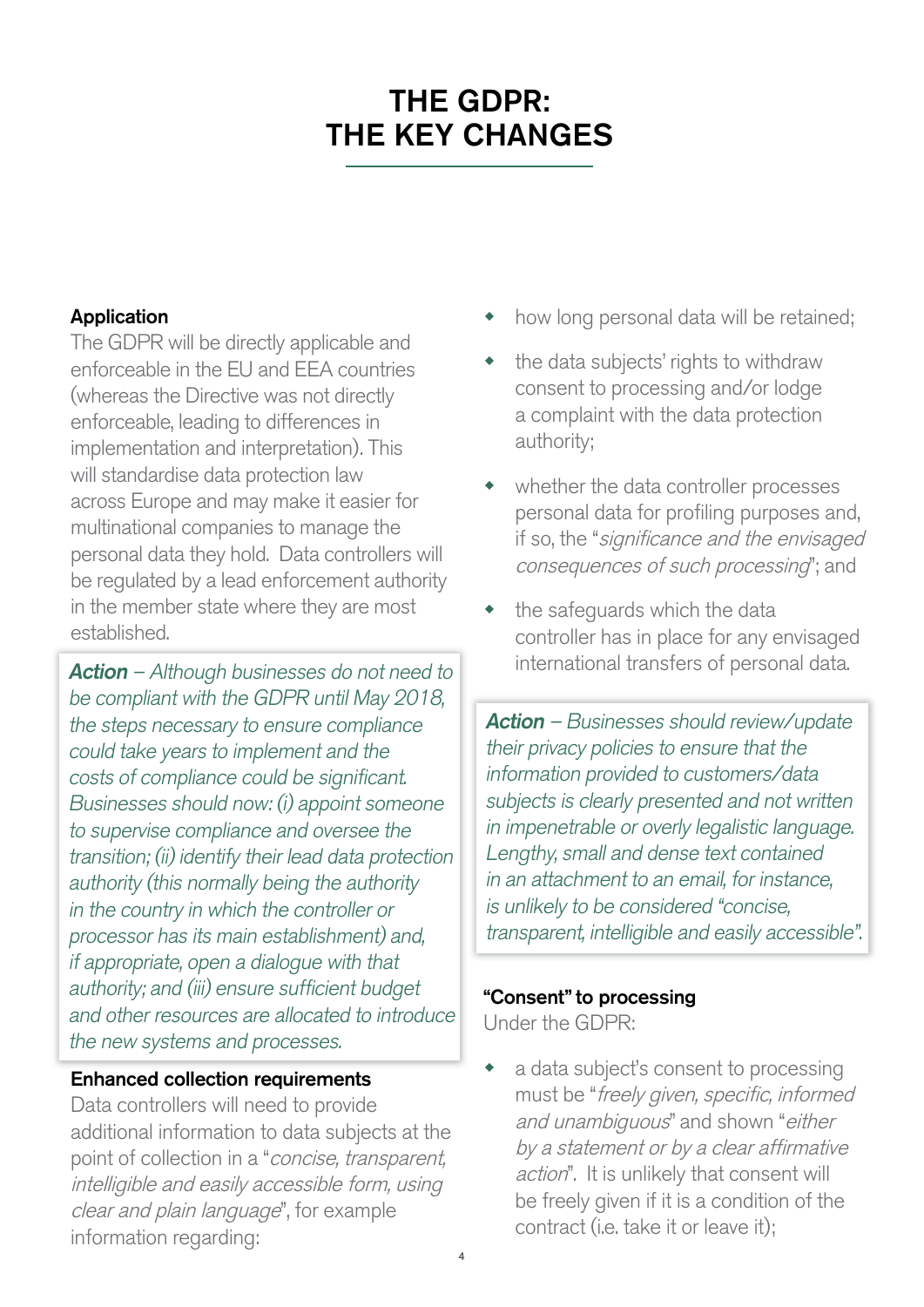- consent to the processing of sensitive personal data (e.g. information revealing racial origin, political or religious opinions or concerning the individual's health or sex life) must be explicit (i.e. it cannot be implied);
- the data controller will have the burden of proving that the data subject consented to any processing and that this consent was properly obtained;
- a data subject may withdraw their consent to processing at any time (e.g. to stop direct marketing); and
- businesses will need to demonstrate that parental/guardian consent has been obtained to process data of children under the age of 16. Member states have discretion to lower this age to 13.

Action – Businesses should evaluate how they seek, obtain and record data subjects' consent to processing. In particular, "opt-out" boxes on websites may not always suffice. Any consent given as a precondition to entry into a contract is also unlikely to be "freely given" (and should not be relied upon).

Data subjects' consent must now be given "either by a statement or by a clear affirmative action" so implied consent becomes harder to demonstrate. Data controllers must retain evidence that data subjects have positively consented to the purposes for which their data is being used and put procedures in place to delete data when consent is withdrawn.

Given that consent can be withdrawn, data controllers may find it preferable to use other grounds to justify processing, for example, if they can demonstrate that the processing is necessary for the legitimate

interests of the data controller (e.g. where a customer has stopped making payments under a loan agreement, the finance company might disclose their personal data to a debt collection agency).

It could be argued that an employee cannot ever "freely give" their consent to an employer's processing of their personal data since such consent is likely to be a precondition of employment, e.g. all employees must agree to the company data security policy which allows the company to monitor their work emails to detect data breaches. Businesses should therefore consider justifying processing in an employment context using one of the other exemptions (e.g. the processing is necessary for the data controller's legitimate interests).

Businesses which are targeted at children (e.g. social networking) should implement procedures to verify the data subject's age and obtain parental consent to processing. Privacy policies for such sites should be in language which children can understand so should not be overly legalistic or complex. Websites might adapt the information provided to suit children where necessary by first asking site visitors to confirm they are over 18, for instance, as is common practice on websites for gambling or alcoholic drinks.

In view of historic practice, each of a business' various databases may have differing levels of consent from the relevant data subject; harmonising these consents will need to be managed with care.

## Accountability

The GDPR introduces the concept of "accountability" under which data controllers must:

assess the risk that their processing poses to data subjects;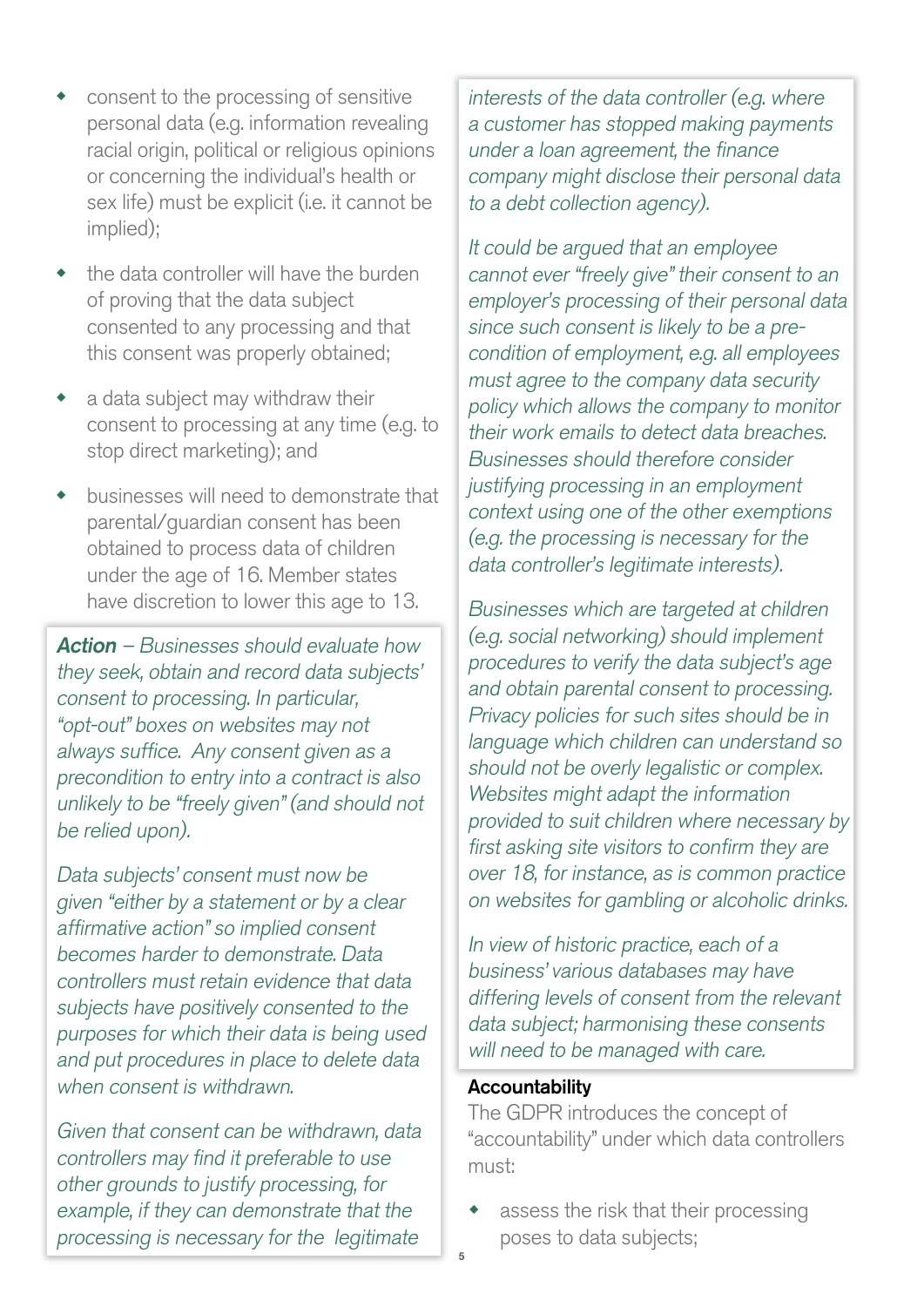- carry out data protection impact assessments and keep enhanced records; and
- be able to demonstrate that they have appropriate technical and organisational measures in place to ensure that their processing is compliant (i.e. it is not enough to demonstrate that no breach has occurred). The appropriate measures to implement are left to each data controller to decide depending on the nature and size of its business and the risks posed by its processing.

## Privacy by design

The GDPR introduces a concept of "privacy by design" to encourage businesses to make data privacy endemic in their organisation. Data controllers must:

- integrate safeguards into their processing systems both at the time of deciding the means of processing and also whilst that processing is taking place;
- regularly consider updating their security/processes to reflect developments in technology (n.b. the cost of implementing such technology can be balanced against the risks to the rights of the individuals posed by the processing);
- consider "pseudonymisation" of personal data to ensure that data cannot be attributed to a specific individual without additional information (e.g. referring to customers using an ID number as opposed to their name);
- institute "data minimisation" measures, whereby data controllers only keep personal data which is "adequate, relevant and limited to what is necessary

in relation to the purposes for which it is processed" (in other words, collect and keep as little data as possible); and

carry out an "impact assessment" before introducing new processing methods to assess the risk posed to personal data. Such assessments will be mandatory for: (i) large-scale processing of sensitive personal data (e.g. a transfer of medical records); or (ii) any systematic automated analysis/decision making (including profiling) which will significantly affect the individuals concerned (e.g. an automated credit check). If the new activity is high risk, businesses must seek the regulator's view on whether it complies with the GDPR.

**Action** – Due to the introduction of the concepts of "accountability" and "privacy by design", organisations must:

- delete (or take steps equivalent to removing access to) data regularly which they no longer need. This has the added advantage of reducing the scale of data loss should there be a security breach. If data is not being used, then why risk losing it and the consequences of doing so?
- take privacy and security into account from the inception of a new product, embed these concepts into all systems and processes and monitor compliance on an on-going basis. Computer systems might be designed to minimise the amount of data that is stored or to automatically audit that data to identify inactive customers (whose data it is unnecessary to retain); and
- $\bullet$  ensure that staff training is in place to help them handle data correctly and to respond to incidents of data loss or data breaches.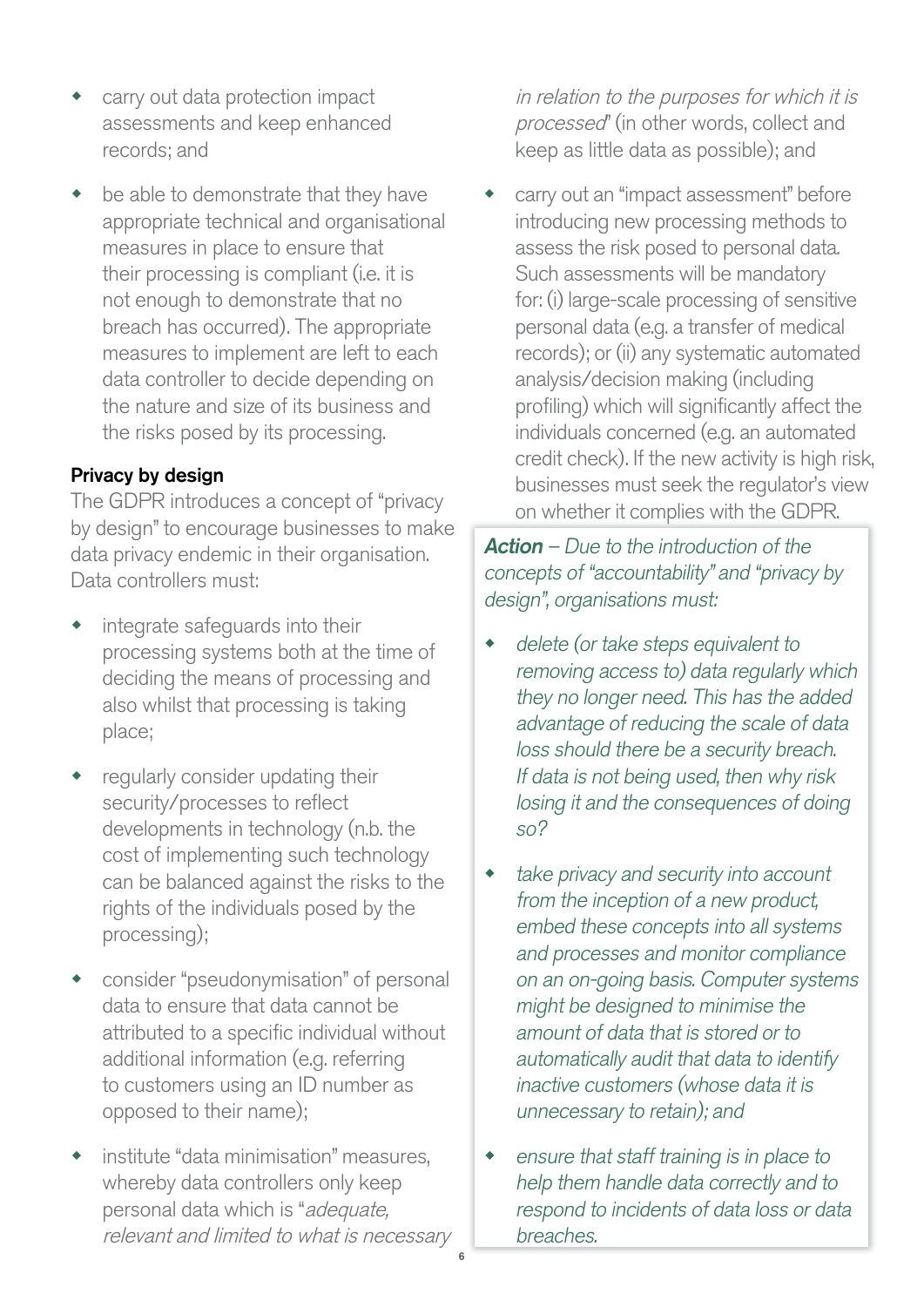## Data protection officers

If a data controller or processor regularly processes sensitive personal data on a large scale they must appoint a data protection officer to ensure that data subjects' rights are safeguarded.

Action – Businesses should consider the data they are processing (i.e. is it sensitive) and whether they are therefore obliged to appoint a data protection officer. Regardless of whether a business is obliged to appoint a data protection officer, such an appointment would be advisable in any event to ensure that the risk of data loss and cyber security breaches are monitored and minimised (this is particularly important for businesses which process large amounts of data). Businesses may find it helpful to have an individual responsible for evaluating these risks on an ongoing basis who can then develop and implement policies to deal with these threats and stress test the current systems.

## Enlarged definition of "personal data"

The GDPR expands the definition of personal data and clarifies that this can include information that can identify a person: (i) online, for instance by the use of cookies and IP addresses; and (ii) by reference to their physical, physiological, genetic, mental, economic, cultural or social identity.

## Records

Data controllers will no longer be required to register with the authorities prior to commencing processing; instead, they must keep records of their processing activities available for inspection.

**Action** – In order to be able to demonstrate compliance, businesses should now be conducting an audit to determine (and record):

- What types of personal data the business holds. Even small businesses are likely to hold multiple types of personal data, e.g. customer/employee/suppliers' contact and bank details; employment records. Larger or more complex businesses might hold personal data such as online identifiers (e.g. cookies) and biometric records (e.g. data used for facial, eye and finger print recognition).
- Where this personal data is stored. For example, customer contact details might be stored in a web/cloud based system, an electronic contact database or even old-fashioned hard copy address books.
- Where this personal data comes from. For example, was it collected from customers upon entry into a commercial relationship, during a transaction, upon the provision of services, or was it bought from a third party database or mined from publicly available sources?
- $\bullet$  How this personal data is used/ processed. For example, is it used for marketing/profiling or employment purposes?
- In relation to each type of processing, what the legal justification for retaining and processing the data is. For example, has the customer consented to processing in this manner (and what record does the business have to evidence this)? Is the processing necessary for the legitimate interests of the data controller (and if so, why is this considered to be the case)?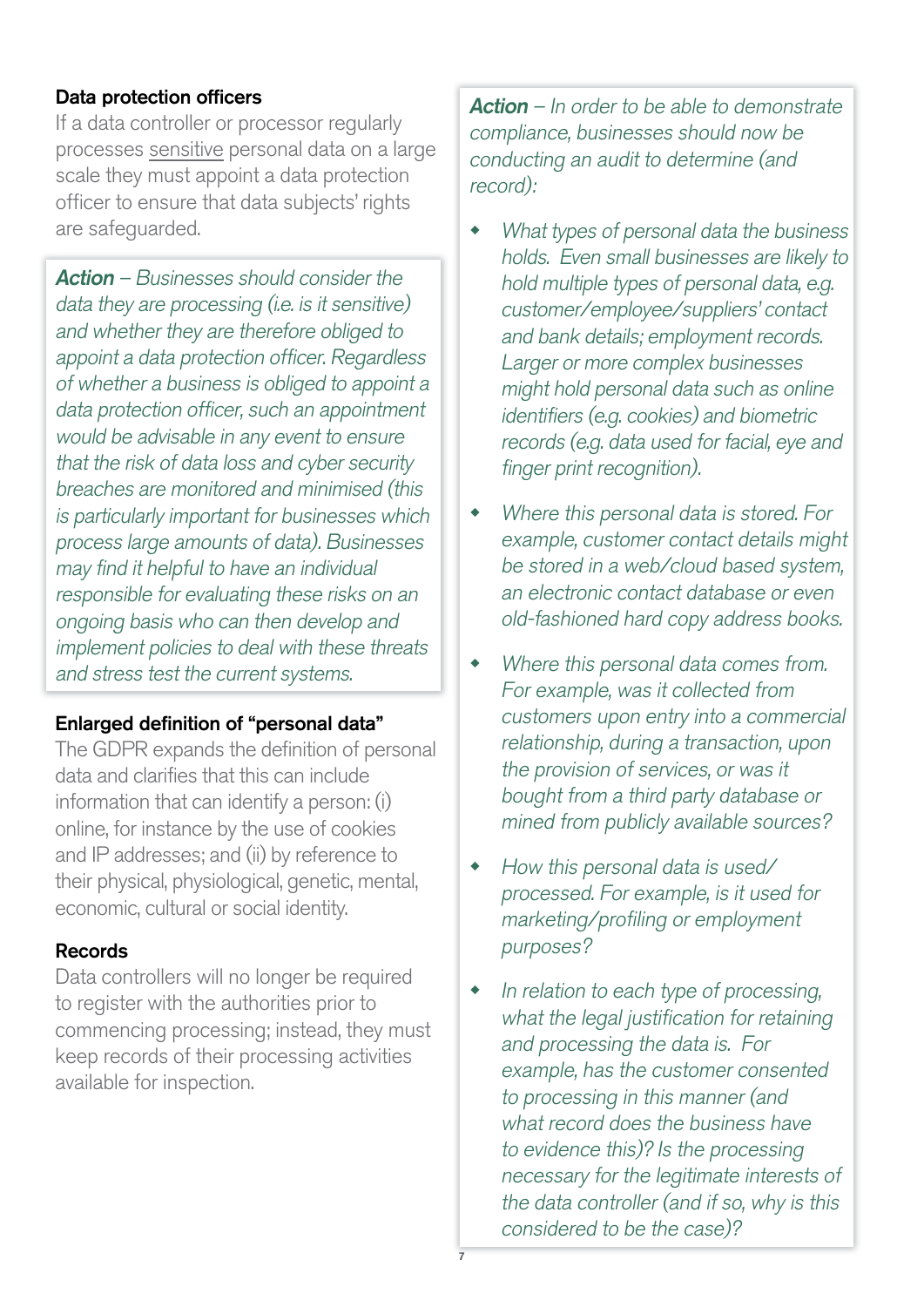Once the business has conducted this 'baseline' audit, it should put procedures in place to keep its records current and take account of any new forms of processing which are introduced. Using the results of this audit, businesses should also explain in their privacy policies how they intend to process their customers' personal data and what their justification for this processing is.

## Profiling

The GDPR tightens restrictions on profiling (collating information about a person from a wide range of sources to build up a valuable matrix of data e.g. data on a consumer's habits so as to produce targeted advertising). Profiling includes any analysis or prediction of a person's location or movements. Individuals have the right not to be subject to a decision based solely on automated processing unless the:

- individual has given explicit consent;
- profiling is necessary for the performance of a contract between the individual and the data controller; or
- profiling is authorised by the law of the data controller's country (subject to the individual's rights, freedoms and legitimate interests being safeguarded).

**Action** – If a business uses "profiling" (i.e. automated processing to aid decision making) it must allow individuals to: (i) request human intervention in this process; and (ii) express their view and contest any decision based upon the outcome of such profiling.

#### Data processors

Data processors are now jointly liable with data controllers for any damage caused by a breach of the GDPR and must:

- $\bullet$  notify data controllers when engaging further processors;
- $\bullet$  ensure their contracts adequately allocate risk between the controller and them;
- implement appropriate technical and organisational measures to safeguard personal data; and
- notify data controllers of any data breaches.

Action – Data controllers should review/ amend their contracts with data processors to ensure the processor's obligations comply with the GDPR. Data processors (e.g. cloud service providers) should carefully audit their businesses to ensure they have adequate security and technological measures in place (and otherwise comply with the GDPR). In particular, data processors should ensure that they have procedures in place to report data breaches to the data controllers for whom they work.

#### Territorial scope

The GDPR now catches data controllers and processors outside the EU/EEA if they: (i) offer goods or services to EU/EEA data subjects (irrespective of whether payment is required); or (ii) monitor EU/EEA data subjects' behaviour (as far as that behaviour takes place in the EU/EEA). This is likely to capture businesses which: (i) advertise goods or services online in the language or currency of a member state; or (ii) track consumer activities or target marketing at consumers within the EU/EEA.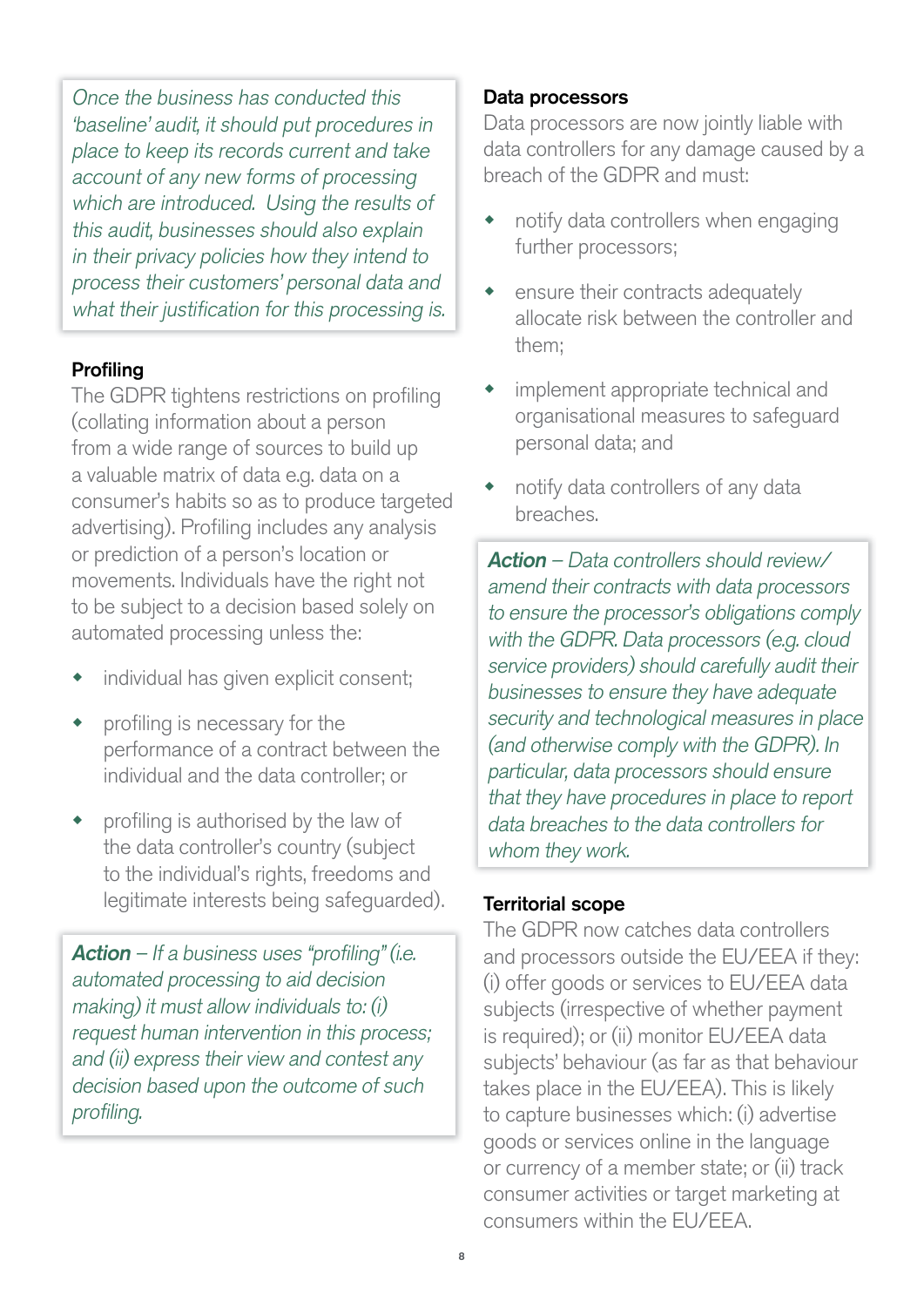Action – Non-EU businesses should evaluate whether they will be caught by the GDPR and, if so, act immediately to prepare for compliance. If the business has not previously had to comply with data protection regimes, it may take some time to bring its procedures into line.

## International transfers

Explicit consent, Model Clauses and Binding Corporate Rules (BCRs) will continue to act as the principal routes to enable international transfers of data:

- Consent Due to tightened rules on consent, data controllers will need to consider whether data subjects have been sufficiently informed of the risks of international transfers.
- Model Clauses are the standard contractual clauses approved by the European Commission and will remain the most commonly used method to ensure compliance with international transfer requirements.
- BCRs are rules formulated by data controllers to govern how/when personal data can be transferred to affiliates located outside of the EU. BCRs must be submitted to the data controller's lead data protection authority for approval (the lead authority will also seek approval from any other relevant authorities). Once approved, BCRs allow data controllers to make (intra-group) transfers of personal data to affiliates outside the EU. The approval of BCRs should be more streamlined in future.

#### Foreign court orders

A foreign court order will only justify an international transfer of data if there is a treaty in force between the countries which provides for the mutual recognition and enforcement of judgments.

#### Data breach notification

If there is an accidental or unlawful destruction, loss, alteration or unauthorised disclosure of data and this is likely to result in a:

- "Risk" to the rights and freedoms of individuals, then the data controller must notify the data protection authority of this breach without undue delay (where feasible and appropriate, within 72 hours of becoming aware of it). They must explain what happened, specify the number of individuals affected and how they intend to rectify the breach.
- "High risk" to the rights and freedoms of individuals (e.g. discrimination, identity theft, financial loss, reputational damage, loss of confidentiality of data protected by professional secrecy or any other significant economic or social disadvantage), then the data subject must be notified of the breach without undue delay.

No notification will be required if there is no risk (e.g. because the data was encrypted), however records must be kept even if no notification is required.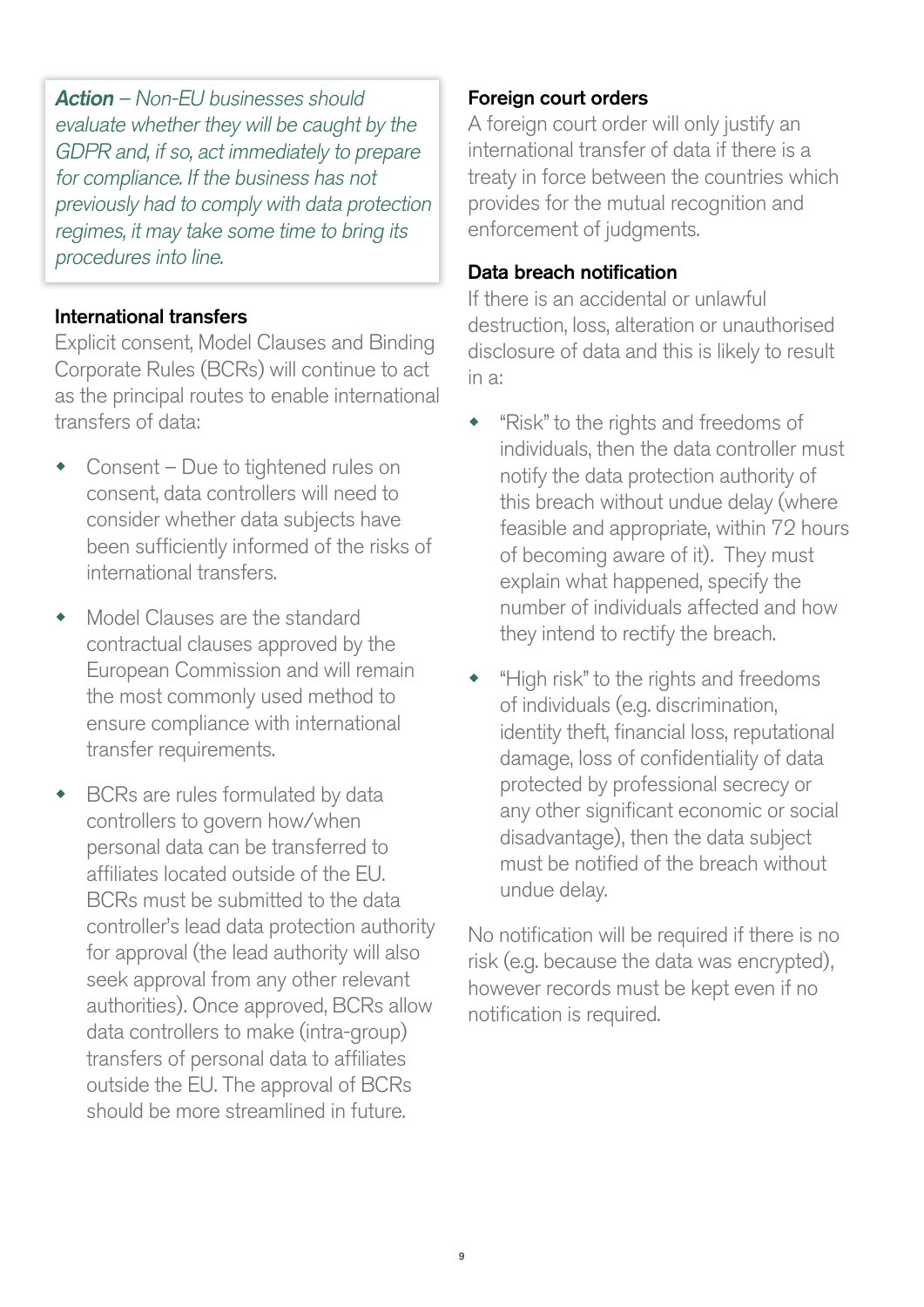Action – Data controllers should ensure that policies exist (and staff are adequately trained) to identify and report any data breach quickly (if possible within 72 hours of becoming aware of it). Where notification cannot take place within 72 hours, the data controller should be prepared to explain the delay. As part of the audit mentioned above, organisations could categorise the data they hold to determine whether loss of that data would require notification (e.g. to evaluate the risk it poses) and speed up the process of notification should a data breach occur.

Data controllers should encrypt personal data, where feasible and proportionate to do so, so that any data loss will be low risk (and will not require notification).

It is important to respond quickly and effectively to data loss as a business' response can mitigate or aggravate the damage to its reputation following the loss.

Companies should think about having internal or external personnel perform penetration tests against their current systems to identify security weaknesses and to understand how they are vulnerable to cyber attacks.

#### Fines

Data controllers and processors could be fined up to €20m or 4 per cent of their worldwide annual turnover (whichever is higher) for non-compliance with the GDPR. Organisations can be fined for both data breaches and failures to report breaches.

**Action** – Businesses will need to give far greater weight to data protection compliance than has previously been the case. The cost of such compliance is likely to be easily justified when compared against the potential fines and reputational damage which could be caused by a breach.

#### Right to be forgotten

Unless a data controller has legal or legitimate grounds to continue processing data, it must erase personal data if: (i) the data subject objects to the processing or withdraws their consent; or (ii) the data is no longer necessary for the purposes for which it was collected. This codifies and expands the "right to be forgotten" recognised by the CJEU in the "Google Spain" case (the right for a data subject to be removed from search engine results if the link is "inadequate", "irrelevant" or "excessive").

Action – Businesses should formulate policies and procedures to enable individuals to exercise their "right to be forgotten" and withdraw their consent to processing. Alongside this, businesses must produce guidance for staff as to when data can be retained (despite the objections of the data subject). Equally, businesses should put systems in place which will identify dormant data or inactive customers. This form of "data audit" will help companies to identify data which is no longer necessary. Deleting dormant data has the added benefit of reducing the scale of any data loss.